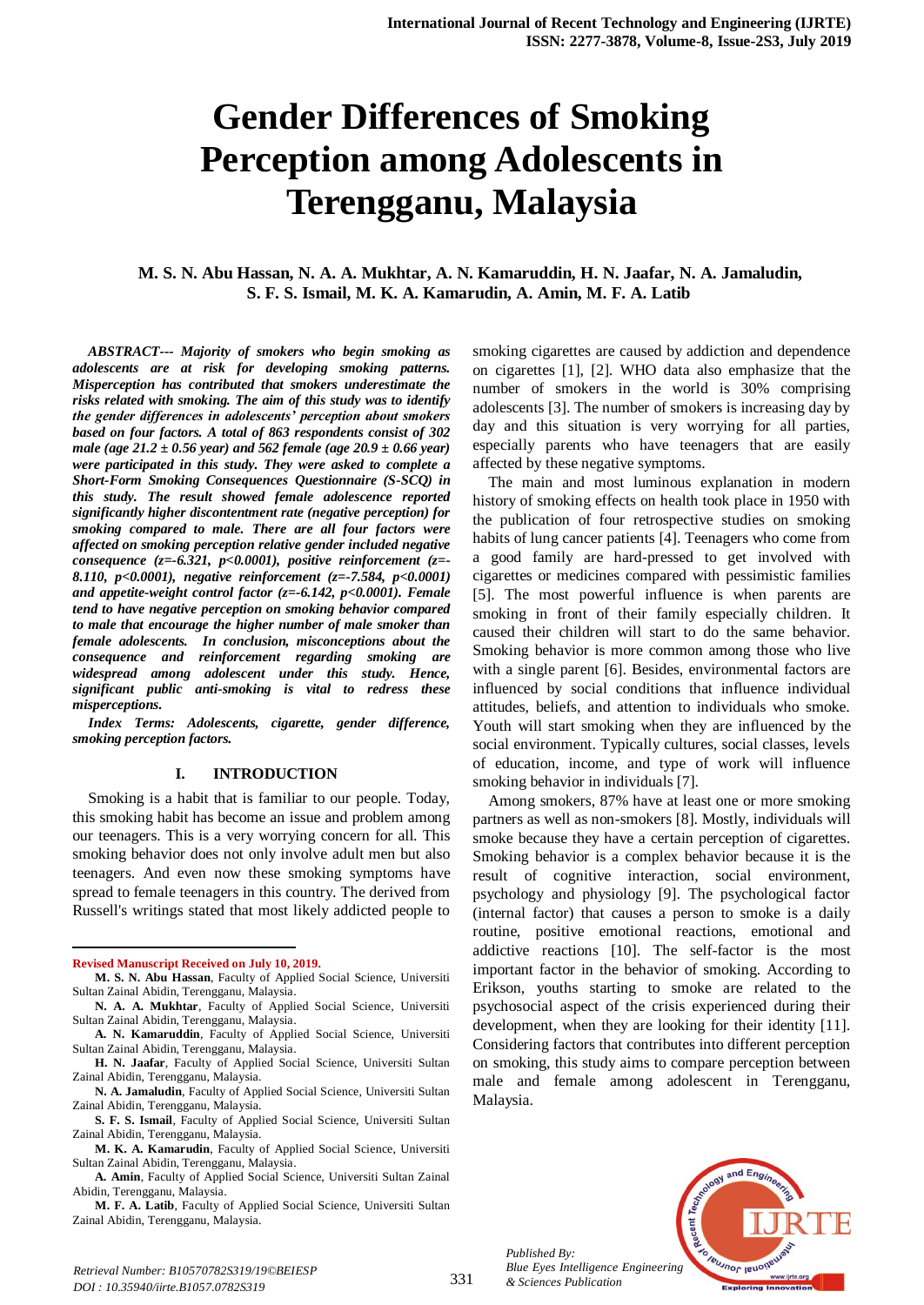#### **GENDER DIFFERENCES OF SMOKING PERCEPTION AMONG ADOLESCENTS IN TERENGGANU, MALAYSIA**

#### **II. MATERIAL AND METHOD**

#### *A. Participants*

The respondents in this study are randomly selected among adolescent in Terengganu, Malaysia with mean and standard deviation age (21.2  $\pm$  0.56). A total of 863 respondents was volunteered to participate in this study, male (N=302), and female (N=561). A Short-Form Smoking Consequences Questionnaire (S-SCQ) developed by Myers including of 21-items that has been modified by 50-item Smoking Consequences Questionnaire based on Brandon & Baker was used in this study12-13. Four smoking perception factors includes in S-SCQ are negative consequence (4 items), positive reinforcement (5-items), negative reinforcement (7-items) and appetite-weight control (5 items). The S-SCQ was purposely used for perception assessment; to measure smoking outcome expectancies, however, the questionnaire underwent modification by the researcher by translating into Malay version.

#### *B. Instrument*

By using S-SCQ, there are three factors that have high value of Cronbach alpha; positive reinforcement ( $\alpha = 0.90$ ), negative reinforcement ( $\alpha = 0.94$ ) and appetite - weight control ( $\alpha = 0.87$ ). Meanwhile, the negative consequence factor ( $\alpha = 0.55$ ), have low Cronbach's alpha. The reported Cronbach's alpha estimates for these factors ranged between 0.55 and 0.94. The alpha value equal or greater than 0.70 has considered as reliable for research purposes and this is normally a criterion for publishing the outcome measure11. Therefore, the positive reinforcement, negative reinforcement and appetite-weight control factors are considered reliable in this study. The factor of negative consequence (4 items) have lower alpha  $< 0.60$  probably because of the small number of items in subtest. Cronbach's alpha estimation of reliability will be increases if the scale length (number of items in the scale) increases. In this study,

researcher consider that the effect on alpha is low because of the items in a scale is fewer than 7 items [12].

#### *C. Statistical Analysis*

Preprocessing data: A matrix set of youth contains 3452 matrices data (4 variables  $\times$  863 youth) were computed in this study. For matrices that have very small amounts of data lost  $($   $\sim$  3%) than the overall data recorded, the nearest neighboring method can be used [13], [14]. This method examines the distance between each point and its nearest point [15]-[17]. The nearest neighboring method is the simplest method, where the endpoint of the gap is used as an estimate of all missing values [18]-[20].

Z-Test: The two-sample z-test was conducted in this study for the major test to achieve the objectives. A twosample z-test can be used to test the difference between two population mean  $\mu$ 1 and  $\mu$ 2 when a large sample (at least 30) is randomly selected from each population and the sample are independent [21]. The test statistic as  $\bar{x}_1 - \bar{x}_2$ , and the standardized test statistic is

$$
z = \frac{(\bar{x}_1 - \bar{x}_2) - (\mu_1 - \mu_2)}{\sigma_{\bar{x}_1 - \bar{x}_2}}
$$
(1)

where

$$
\sigma_{x_1 - x_2} = \sqrt{\frac{\sigma_1^2}{n_1} + \frac{\sigma_2^2}{n_2}}
$$
\n(2)

#### **III. RESULTS AND DISCUSSION**

Table 1 shows the descriptive statistic of perception score for the male and female respondent involved in this study. Overall, the highest mean of score among the group under study was dominated by male.

| Factors                       | Gender | N   | Minimum | Maximum | Mean  | Std. Deviation |
|-------------------------------|--------|-----|---------|---------|-------|----------------|
| Negative consequence          | Female | 561 | 4       | 14      | 6.07  | 2.71           |
|                               | Male   | 302 | 4       | 14      | 7.42  | 3.15           |
| Positive Reinforcement        | Female | 561 | 5       | 17      | 7.44  | 3.48           |
|                               | Male   | 302 | 5       | 17      | 9.77  | 4.3            |
| <b>Negative Reinforcement</b> | Female | 561 |         | 24      | 10.8  | 5.04           |
|                               | Male   | 302 | 7       | 24      | 13.78 | 5.77           |
| Appetite–Weight Control       | Female | 561 | 5       | 18      | 8.22  | 3.8            |
|                               | Male   | 3   | 5       | 21      | 9.00  | 4.15           |

**Table 1: The descriptive statistic score in smoking perception by gender**

Table 2 shows the result of z-test of four evaluated smoking perception factors relative gender. There are four significant perception factors showed significant differences between male and female. Result found the significant differences of smoking perception in negative consequence factor between these genders ( $z = -6.321$ ,  $p < 0.0001$ ) with a mean score of 6.07 for female and 7.42 for male. For positive reinforcement factor of perception towards smoking behavior, result showed significant difference between genders ( $z = -8.110$ ,  $p < 0.0001$ ) with a mean score 7.44 for

female and 9.77 for male. Female perception on smoking disagree cigarette taste good and pleasant. While, male have positive perception that they will enjoy the cigarette flavor while smoking and they enjoy feeling a cigarette on their tongue and lips. They also enjoy the taste sensations while smoking. The third factor of smoking perception, negative



332

*Published By:*

*& Sciences Publication*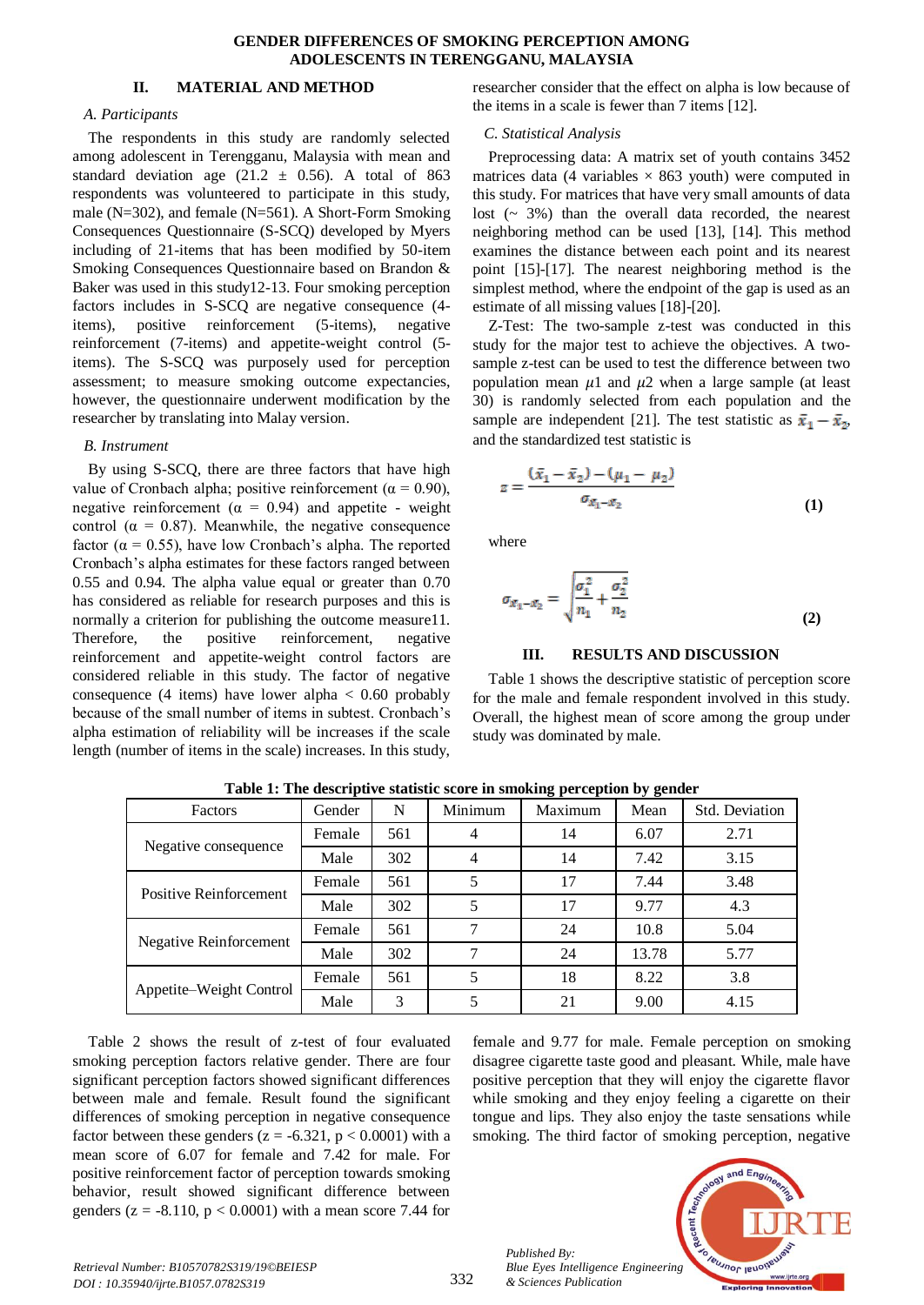reinforcement, shows significant differences between genders ( $z = -7.584$ ,  $p < 0.0001$ ) with a mean score of 10.8 for female and 13.78 for male. The last factor is appetiteweight control also shows that there are significant differences of smoking perception between genders  $(z = -1)$ 

6.142,  $p < 0.0001$ ) with a mean score 8.22 for female and 9.98 for male. The comparison of perception score of smoking factors relative gender were shown graphically in Fig. 1.

| Factors                 | Difference | z (Observed Value) | $ z $ (Critical Value) | p-Value (Two-Tailed) |  |  |  |  |  |
|-------------------------|------------|--------------------|------------------------|----------------------|--|--|--|--|--|
| Negative consequence    | $-1.356$   | $-6.321$           | 1.96                   | < 0.0001             |  |  |  |  |  |
| Positive reinforcement  | $-2.333$   | $-8.11$            | 1.96                   | < 0.0001             |  |  |  |  |  |
| Negative reinforcement  | $-2.99$    | $-7.584$           | 1.96                   | < 0.0001             |  |  |  |  |  |
| Appetite–weight control | $-1.768$   | $-6.142$           | 1.96                   | < 0.0001             |  |  |  |  |  |

**Table 2: Result of Fisher's test analysis**



**Fig. 1: Boxplots of perception score for smoking factors relative gender**

The positive and negative impact are different dimensions that associated with different neural underpinnings while state that they have distinct psychological correlates [22], [23]. Based on observations made on gender differences, higher knowledge or concerns have been shown regularly by men than women. Other types of evidence also indicate that gender differences in health problems do not contribute significantly to higher rates of smoking among men. Factors that encourage them to take cigarettes and other habits and daily activities with which smoking has been associated with personality, social influence, and other psychosocial dimensions. Smoking as a stimulant, to experience the positive affect of great enthusiasm, and smoking as a relaxant, to experience the positive affect of enjoyment [24]. The latter occurs in those individuals who characteristically smoke under pleasant circumstances which are relaxing such as at the end of a meal, or in the midst of a pleasant conversation [25]. The stimulant type of smoking occurs whenever smoking is used to give the person a rise from the positive affect of great enthusiasm as when an adolescent smokes to establish his manhood or his coming of age, or to against his parents, or when an adult smokes for the great enthusiasm of something to do. Stressors have been shown to increase tobacco consumption among established smokers promote adolescent cigarette use [24]. Most teens have been taking cigarettes to relieve the stress experienced in them. For them, by smoking they can be calm and free from any problems. Pleasant conditioning after smoking, so one wants to repeat the behavior and physiology because of evidence that smoking can cause the body to rely on nicotine [26].

Investigators have evaluated a variety of potential stressors, including anxiety-inducing tasks, family turmoil, job factors, and major life events such as unemployment and divorce. Many youths take the easy way of smoking, they can forget about the stress and anxiety they face for example if they have problems with the family. One study of smoking youth is young people who come from unhappy families, where parents do not care about their children and give a hard sentence, it is easier to become smokers than young people who come from happy family [27].

Given the role of smoking as a psychological coping behavior, we hypothesized that persons reporting numerous hassles would be more likely to smoke than those experiencing fewer stressors [28], [29]. Many youths are

*Published By: Blue Eyes Intelligence Engineering & Sciences Publication* 

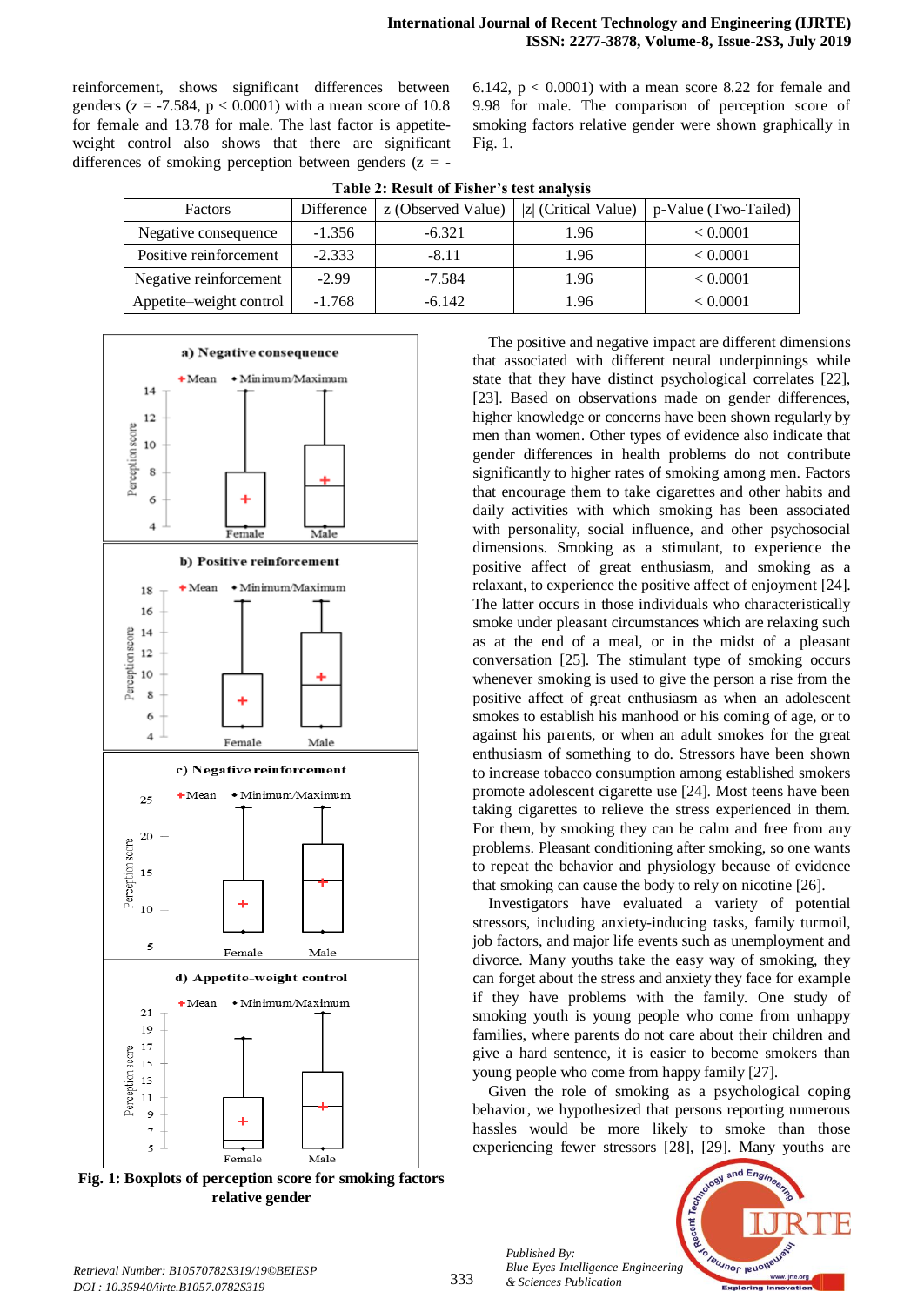#### **GENDER DIFFERENCES OF SMOKING PERCEPTION AMONG ADOLESCENTS IN TERENGGANU, MALAYSIA**

taking cigarettes because their emotions are unstable and want to find peace. Tranquility is something you are looking for when smoking is strangely. Cigarettes become good friends according to smokers to overcome a variety of negative emotions. Many smokers believe that smoking helps them cope with stress. They may feel calmer and less stressed while smoking, their bodies are experiencing just the opposite reactions. The smoking affects the performance in dealing with stress or psychological stress [30], [31].

In the previous study showed symptoms of depression and cigarettes had a strong relationship. The findings show that boys are more likely to be involved in smoking than women. Cigarettes can cause direct and indirect effects towards depression that may be experienced by smokers. Mostly of the smoking men showed higher scores in depressive symptoms than non-smokers [32], [33].

# **IV. RECOMMENDATIONS**

Tobacco-smoking campaigns should be enforced by the Enforcement of the Ministry of Health to all groups especially to the youth. This is because previous campaigns are seen as a failure in preventing a person from engaging in smoking. Therefore, awareness campaigns should not only be given to the elderly or the young but must be conducted and given early exposure to adolescents and children so that the problem of cigarette can be resolved immediately.

In addition, the authorities in collaboration with the Ministry of Health and the relevant departments should ban all forms of cigarette brand advertising whether directly or indirectly in the print or electronic media. The Government of Malaysia must also enforce the ban of event sponsors or advertisements by tobacco companies. The proposal was emphasized by a resolution resulting from the national workshop on "Tobacco and Islam" which took place on May 20, 2000. The workshop was conducted to urge the authorities to gazette and implement the fatwa systematically and effectively.

Furthermore, the government should increase the price of cigarettes each year through the Presentation of State Budget to a certain level. With the increase in the price of cigarettes, perhaps a little bit can help reduce the behavior of smoking. It can even contain the social threats that have been threatening lately. This is because the government has to deal with various kinds of illegal smuggling and can damage and burden the national security institutions and even the country's income is also affected.

Lastly, Terengganu state government with the collaboration of state government agencies to enforce the law in reducing and eliminating the use of cigarettes among the Muslim community. For example, the Municipal Council or District Council and Local Authorities charge high taxes or penalties on individuals who smoke and remove cigarette butts everywhere. This also helps to beautify areas around Terengganu from all impurities. This can also make the State of Terengganu a clean state in the eyes of the people in other states. This action can be carried out in collaboration with District Council, Rukun Tetangga, Department of Information, Rela, Penghulu, Session, Village Committee and Security (JKKK) and others.

# **V. CONCLUSION**

The findings of this study showed that male adolescent tends to have positive perception on smoking behavior compared to female. In conclusion, the less awareness of negative consequence and misconception of positive reinforcement, negative reinforcement and appetite-weight control regarding smoking are widespread among adolescent under this study. Hence, significant public anti-smoking is vital to redress these misperceptions.

# **VI. ACKNOWLEDGMENT**

The authors thank the Research and Development Management Unit, University of Sultan Zainal Abidin (UniSZA), Kuala Terengganu for providing the research grant for the study.

# **REFERENCES**

- 1. G. Papale, and P. Caponnetto, "Social media: Potential tool for smoking cessation," Advances in Smoking Cessation, 2013, pp. 152–163.
- 2. T. L. Holmen, E. Barrett-Connor, J. Holmen, and L. Bjermer, "Adolescent occasional smokers, a target group for smoking cessation? The Nord–Trøndelag health study, Norway, 1995–1997," Preventive Medicine, 31(6), 2000, pp. 682-690.
- 3. M. Yannakoulia, C. Anastasiou, K. Zachari, M. Sidiropoulou, P. Katsaounou, and R. Tenta, "Acute effect of smoking and smoking abstinence on energy intake and appetite-related hormones blood concentrations," Physiology and Behavior, 184, 2018, pp. 78–82.
- M. J. Ashley, and R. Ferrence, "Reducing childrens exposure to environmental tobacco smoke in homes: Issues and strategies," Tobacco Control, 7(1), 1998, pp. 61–65.
- 5. N. Syaifuddin, "Impact of government policy and rationality of the smoker to the cigarette consumption in Indonesia," Hasanuddin Economics and Business Review, 1(3), 2018, pp. 167-174.
- 6. P. Jamieson, and D. Romer, "A profile of smokers and smoking," in Smoking: Risk, Perception, and Policy, P. Slovic, Ed. California: Sage Publications, 2001, pp. 29– 47.
- 7. E. Savoy, L. R. Reitzel, T. S. Scheuermann, M. Agarwal, C. Mathur, W. S. Choi, and J. S. Ahluwalia, "Risk perception and intention to quit among a tri-ethnic sample of nondaily, light daily, and moderate/heavy daily smokers," Addictive Behaviors, 39(10), 2014, pp. 1398- 1403.
- 8. O. Jøsendal, and L. E. Aarø, "Adolescent smoking behavior and outcome expectancies," Scandinavian Journal of Psychology, 53(2), 2011, pp. 129–135.
- 9. T. Y. Aditama, "Smoking problem in Indonesia," Medical Journal of Indonesia, 11(1), 2002, pp. 56-65.
- 10. K. Slama, "The female smoker," Tobacco Control, 8(1), 1999, pp. 113–114.
- 11. N. A. Kosni, M. R. Abdullah, S. N. W. Azman, A. B. H. M. Maliki, R. M. Musa, A. Adnan, S. M. Mat-Rasid, and H. Juahir, "Comparison of psychological readiness factors among the collegiate armed uniform," International Journal of Academic Research in Business and Social Sciences, 8(2), 2018, pp. 20-27.



*Published By:*

*& Sciences Publication*